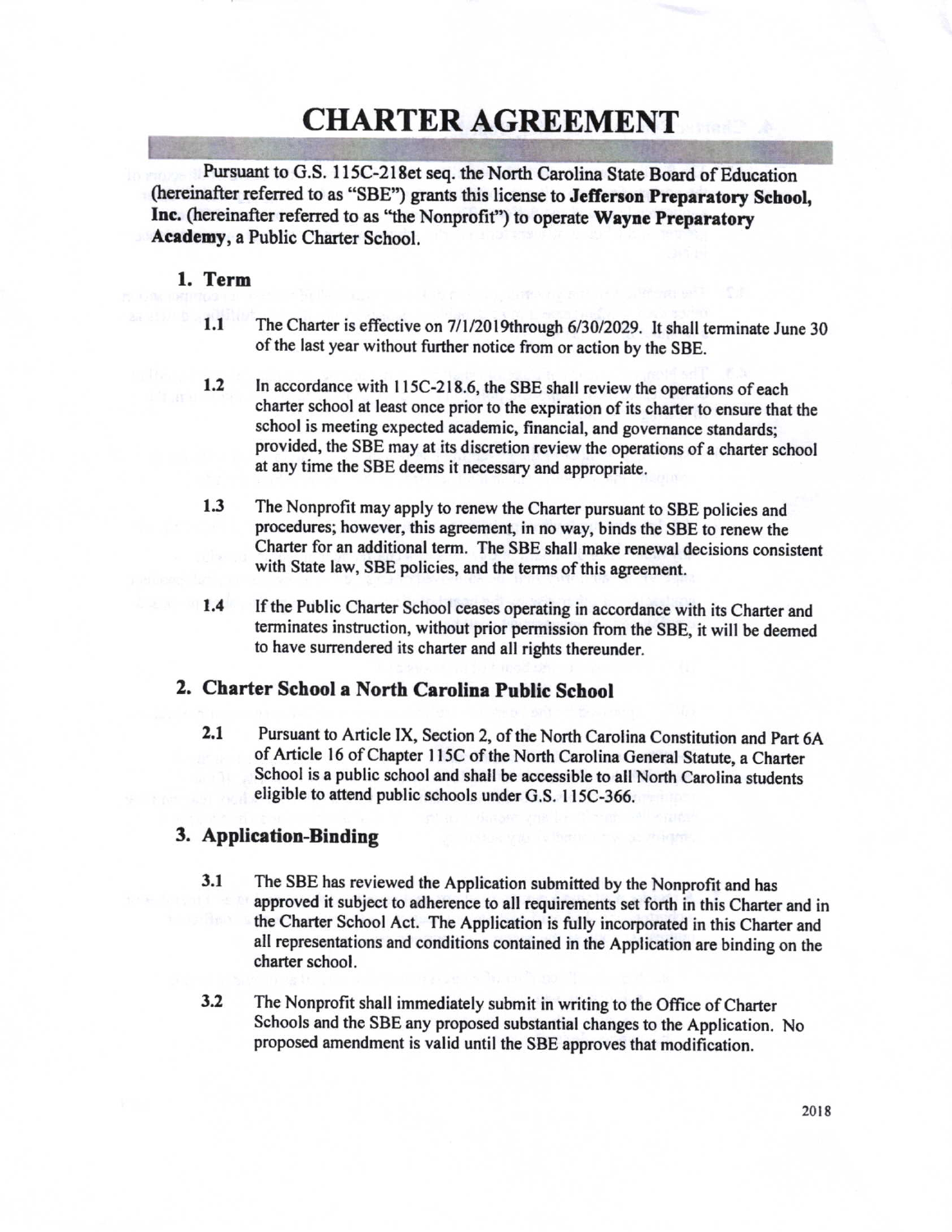# 4. Charter School Governing Board

- 4.1 The Public Charter School shall at all times be operated by the board of directors of the non-profit corporation in accordance with G.S. 115C-218-et seg. and all other applicable laws and regulations. The majority of board members and 50% or greater of the board officers for a charter school must have their primary residence in NC.
- 4.2 The members of the governing board of the nonprofit shall receive no compensation other than reimbursement of reasonable expenses incurred while fulfilling duties as a member of the board.
- 4.3. The Nonprofit board of directors shall adopt and ensure compliance with a conflict of interest and anti-nepotism policy. This policy shall include, at a minimum, the following provisions:
	- l. No voting member of the goveming board shall be an employee of a for-profit company that provides substantial services to the charter school for a fee.
	- 2. (a) Prior to employing any immediate family, as defined in G.S. 115C-12.2, of any member of the board of directors or a charter school employee with supervisory authority shall be employed or engaged as an employee, independent contractor, or otherwise by the board of directors in any capacity, such proposed employment or engagement shall be:
		- (i) disclosed to the board of directors and
		- (ii) approved by the board of directors in a duly called open-session meeting.

(b) The burden of disclosure of such a conflict of interest shall be on the applicable board member or employee with supervisory authority. lf the requirements of this subsection are complied with, the charter school may employ immediate family of any member of the board of directors or a charter school employee with supervisory authority.

- 3. A requirement that a person shall not be disqualified from serving as a member of a charter school's board of directors because of the existence of a conflict of interest, so long as the person's actions comply with:
	- a. the school's conflict of interest policy established as provided in this subsection; and
	- b. applicable law